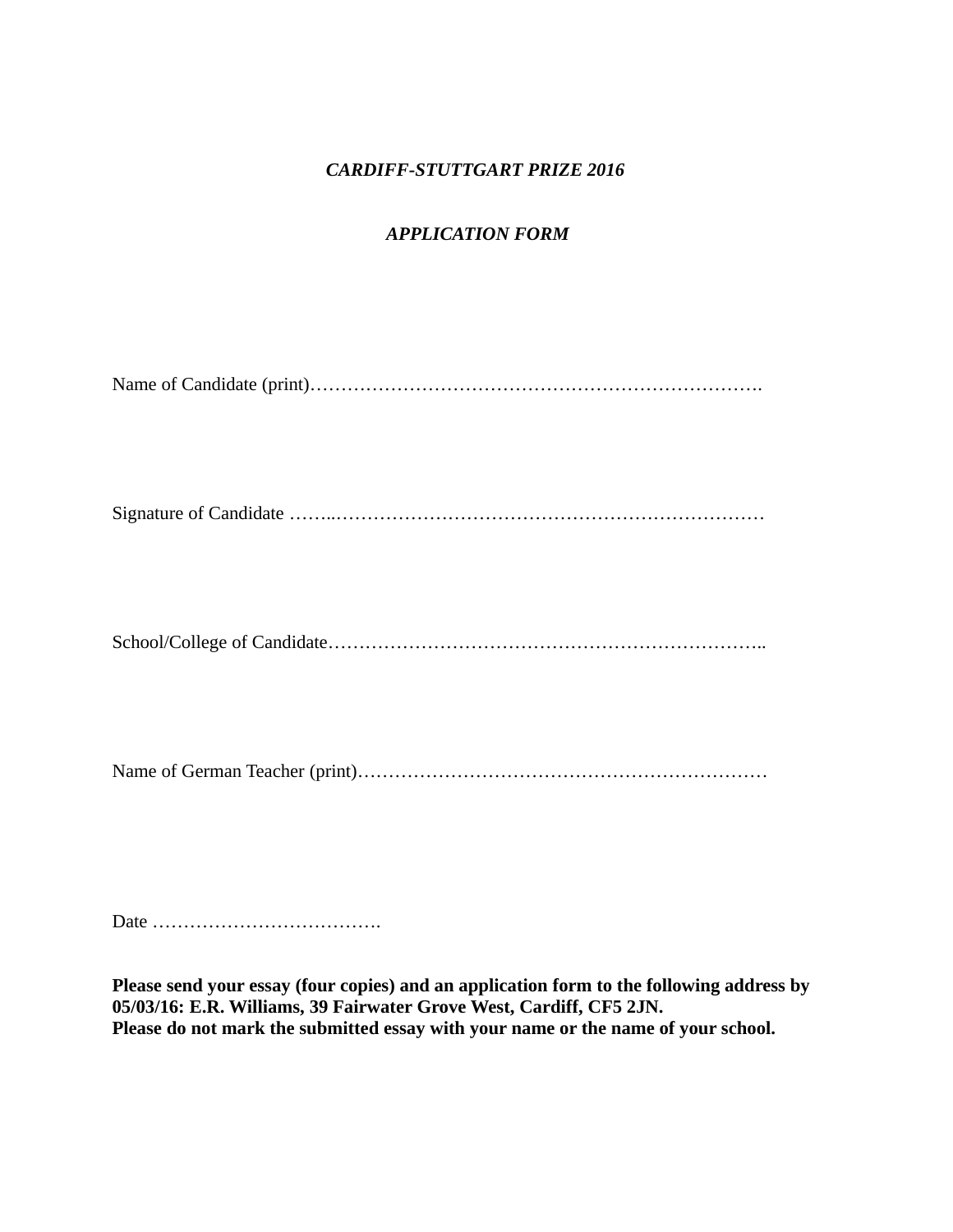#### **CARDIFF-STUTTGART PRIZE 2016**

#### **Agreement between pupil and the Cardiff-Stuttgart Association**

*Please sign this form if you are of age and agree to have your details used in publicity.* I confirm that I am over seventeen years old and agree that my name, age, photograph, and the name of my school may be used in any publicity in connection with the Cardiff-Stuttgart Prize competition. I understand that these personal details may appear in newspapers, on the Internet, and in any other medium and that the Cardiff-Stuttgart Association will have no control over, and accept no responsibility for, whatever use other organisations or individuals may make of my personal details should they be so publicised. I also agree that I may be quoted in any such publicity.

| Erik Williams                                |
|----------------------------------------------|
| Vice-President Cardiff-Stuttgart Association |
| $info@cardiff$ -stuttgart.org                |
| www.cardiff-stuttgart.org                    |
| 029 2057 5850                                |